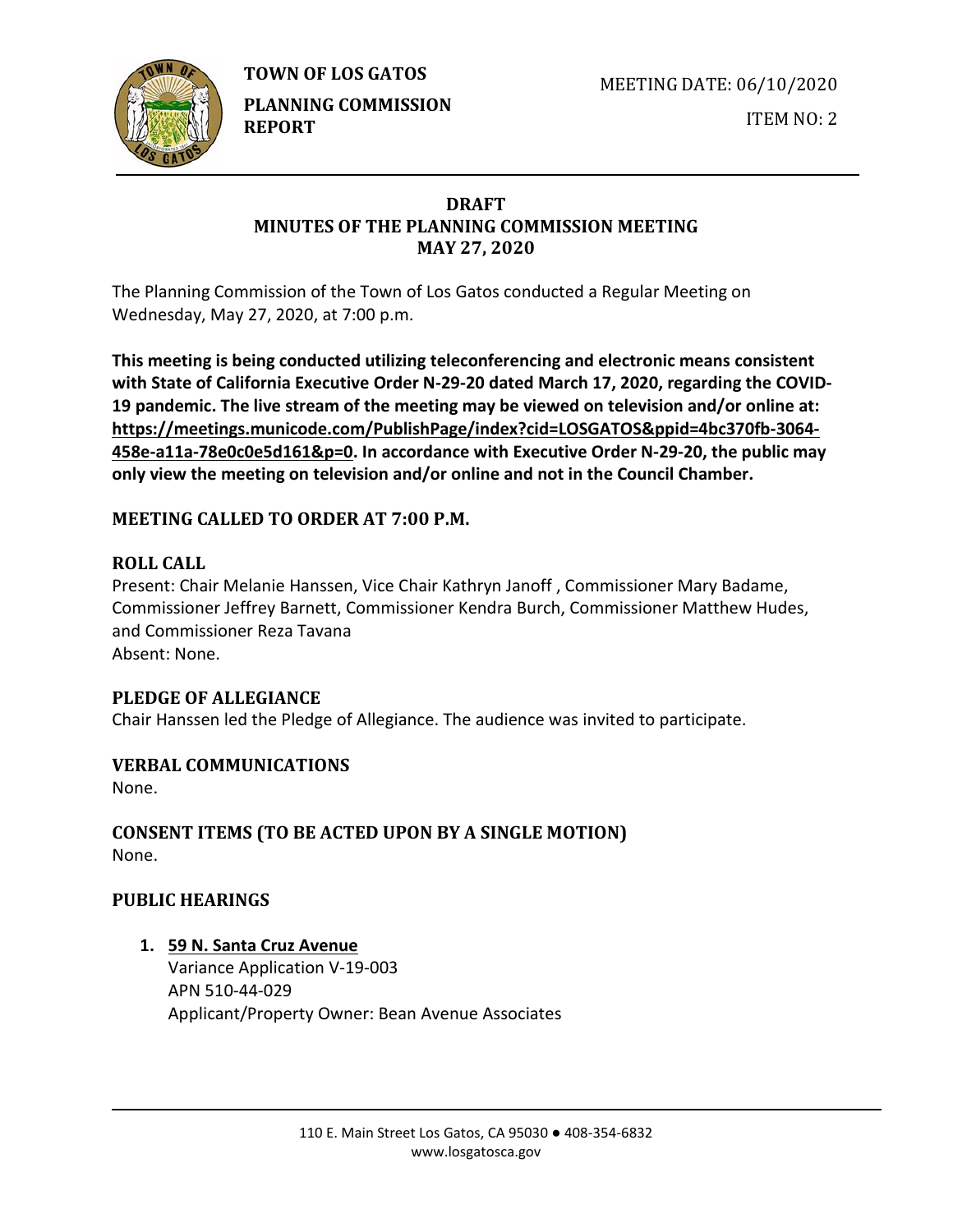Consider Approval of a Request for Construction of an Addition to an Existing Commercial Building Requiring a Variance to Exceed Floor Area Ratio (FAR) Standards on Property Zoned C-2, Located at 59 N. Santa Cruz Avenue.

**Commissioner Badame announced that she would recuse herself from participating in the public hearing for 59 N. Santa Cruz Avenue as her business is located within 1,000 feet of the subject site.** 

Sean Mullin, Associate Planner, presented the staff report.

Opened Public Comment.

Terry Martin, Applicant/Architect

This project is an accessibility upgrade to the building that has wheelchair access needs for doctors on the upper level. They researched making it work with staircases outside, around, and through the building and the best location is the one they have chosen, which has a square footage issue, but there is no other way to add wheelchair accessibility to the building. They agree with the staff report and ask the Commission for approval.

Closed Public Comment.

Commissioners discussed the matter.

**MOTION: Motion** by **Vice Chair Janoff** to approve Variance Application V-19-003, Request for Construction of an Addition to an Existing Commercial Building Requiring a Variance to Exceed Floor Area Ratio (FAR) Standards on Property Zoned C-2 for 59 N. Santa Cruz Avenue. **Seconded** by **Commissioner Tavana.** 

#### **VOTE: Motion passed unanimously with Commissioner Badame recused.**

**Commissioner Badame returned to the meeting.**

**2. 15310 Suview Drive**

Architecture and Site Application S-19-025 APN 537-24-024 Applicant: Camargo and Associates, Inc. Property Owner: James and Holly Vergara

Consider Approval of a Request for Demolition of an Existing Single-family Residence, Construction of a New Single-family Residence, and Site Improvements Requiring a Grading Permit on Property Zoned HR-2½ Located at 15310 Suview Drive.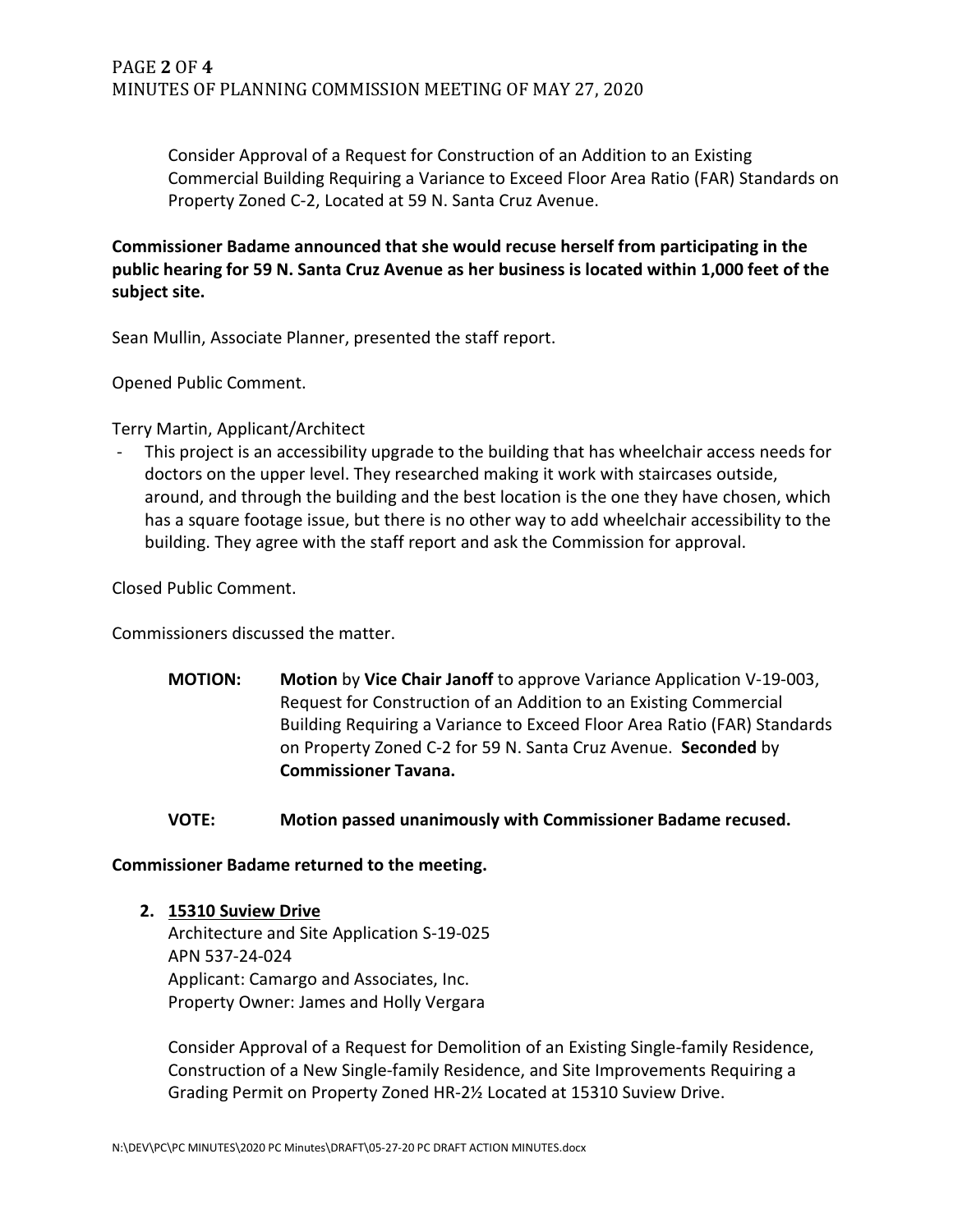## PAGE **3** OF **4** MINUTES OF PLANNING COMMISSION MEETING OF MAY 27, 2020

Sean Mullin, Associate Planner, presented the staff report.

Opened Public Comment.

James Vergara, Owner

He and his family have lived on this site for five years and need a larger home for their two young daughters and eventually his mother.

Closed Public Comment.

Commissioners discussed the matter.

**MOTION: Motion** by **Commissioner Badame** to approve Architecture and Site Application S-19-025 for 15310 Suview Drive, with the added condition that the applicant work with the Director of Community Development in lowering the LRV for the stucco. **Seconded** by **Commissioner Hudes.**

#### **VOTE: Motion passed unanimously.**

**3. Town Code Amendment Application A-20-003** Applicant: Town of Los Gatos

Forward a Recommendation to the Town Council for Approval of Amendments to Chapter 29 (Zoning Regulations) of the Town Code Regarding Vehicle Sales, Town Wide.

Sean Mullin, Associate Planner, presented the staff report.

Opened and Closed Public Comment.

Commissioners discussed the matter.

**MOTION: Motion** by **Commissioner Badame** to forward a recommendation of approval to the Town Council for Amendment Application A-20-003, Amendments to Chapter 29 of the Town Code Regarding Vehicle Sales, Town Wide. **Seconded** by **Commissioner Hudes.**

**VOTE: Motion passed unanimously.**